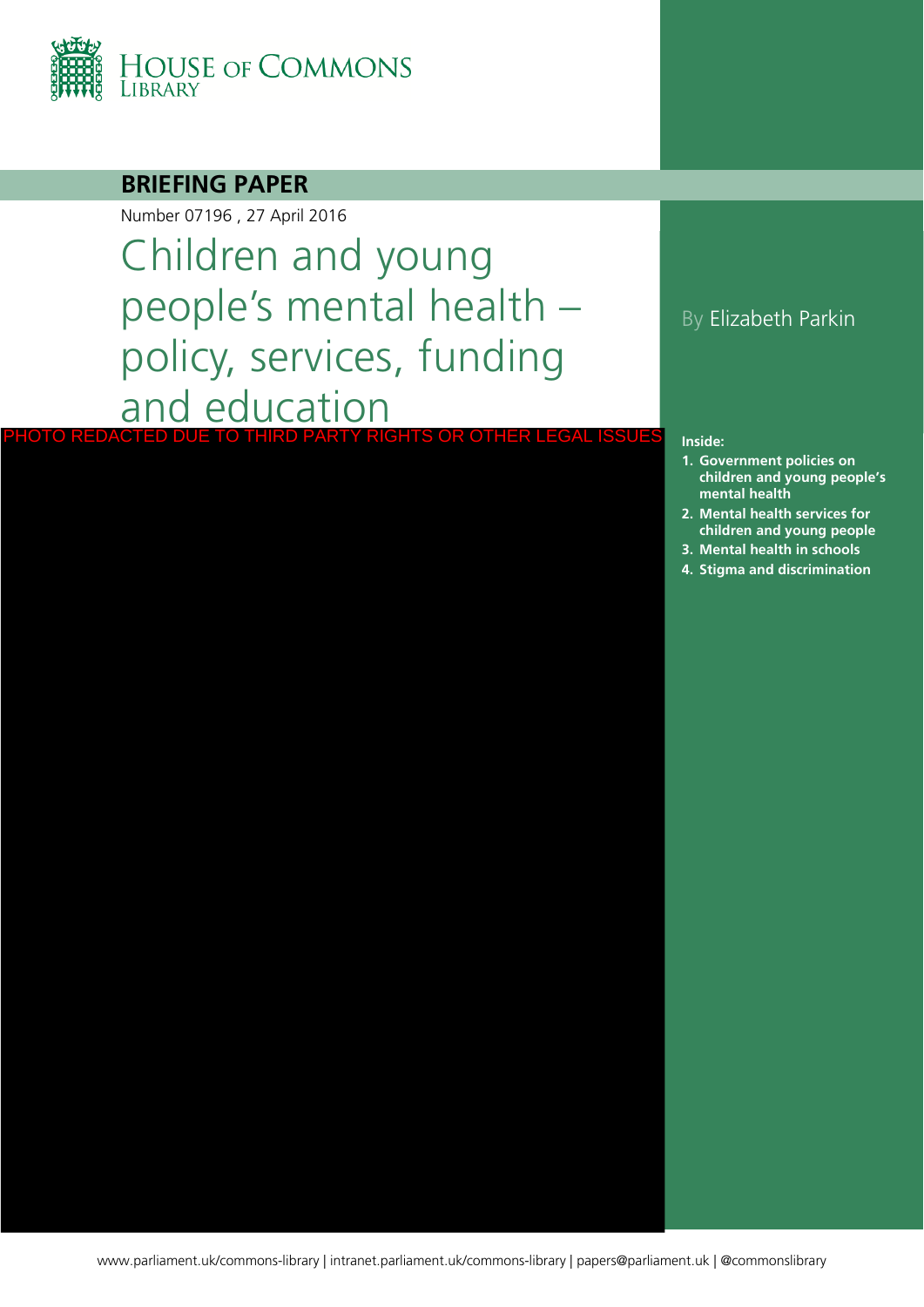# **Contents**

| Summary                 |                                                                                                                                                                                                                                                     | 3                     |
|-------------------------|-----------------------------------------------------------------------------------------------------------------------------------------------------------------------------------------------------------------------------------------------------|-----------------------|
| $\mathbf 1$ .<br>1.1    | Government policies on children and young people's mental health<br>2010-15 Government<br>1.2 2015 Government<br>The Prime Minister's speech on life chances<br>The Mental Health Taskforce<br>Policing and Crime Bill                              | 4<br>4<br>7<br>7<br>9 |
| 2.<br>2.1<br>2.2<br>2.3 | Mental health services for children and young people<br>Child and adolescent mental health services (CAMHS)<br>Health Committee inquiry 2014 - CAMHS<br>Education Committee inquiry 2016 - Mental health and well-being of looked<br>after children | 11<br>11<br>12<br>13  |
| 3.                      | <b>Mental health in schools</b><br>Interventions in schools<br>The national curriculum<br>The impact of mental health problems on educational attainment                                                                                            | 15<br>15<br>16<br>16  |
| 4.                      | <b>Stigma and discrimination</b>                                                                                                                                                                                                                    | 18                    |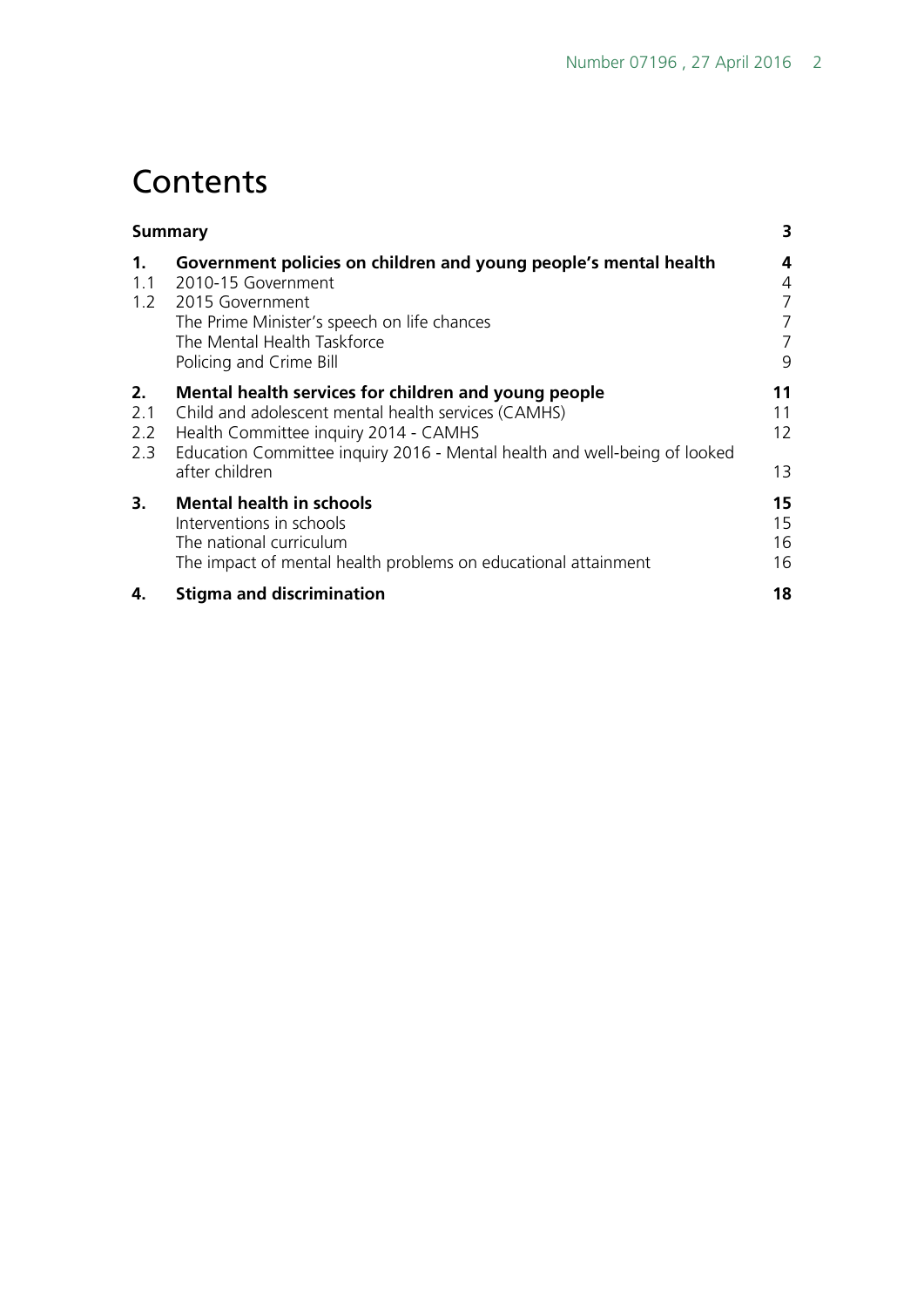# <span id="page-2-0"></span>Summary

House of Commons Library briefing on children and young people's mental health policy and services.

One in four people on average experience a mental health problem, with the majority of these beginning in childhood. A report by the Chief Medical Officer in 2014 found that 50 per cent of adult mental health problems start before the age of 15 and 75 per cent before the age of 18.

The Coalition Government committed to improving mental health for children and young people, as part of their commitment to achieving "parity of esteem" between physical and mental health, and to improving the lives of children and young people. The Government's 2011 mental health strategy, [No Health without Mental Health](https://www.gov.uk/government/publications/the-mental-health-strategy-for-england), pledged to provide early support for mental health problems, and the Deputy Prime Minister's 2014 strategy, [Closing the Gap: priorities for essential change in mental health](https://www.gov.uk/government/uploads/system/uploads/attachment_data/file/281250/Closing_the_gap_V2_-_17_Feb_2014.pdf), included actions such as improving access to psychological therapies for children and young people. The Department of Health and NHS England established a Children and Young People's Mental Health and Wellbeing Taskforce which reported in March 2015 and set out ambitions for improving care over the next five years. The Coalition Government also pledged funding for children and adolescent mental health, detailed in the briefing.

The 2015 Government has announced new funding for mental health, including specific investment in perinatal services and eating disorder services for teenagers. Additionally, the Government has committed to implementing the 2016 Mental Health Taskforce's recommendations, including specific objectives to improve treatment for children and young people by 2020/21. The *Policing and Crime Bill*, currently going through Parliament, legislates to end the practice of children and young people being kept in police cells as a "place of safety" whilst they await mental health assessment or treatment.

There has also been a drive to improve the provision of mental health support in schools. In June 2014, the Department for Education published guidance for schools on identifying and supporting pupils who may have mental health problems. In March 2015, the Department provided schools with practical, evidence-based advice on how to deliver high-quality school based counselling. The Department also funded the PSHE Association to produce guidance on teaching about mental health problems.

There have been calls for teaching on mental health to be introduced as a mandatory subject on the national curriculum – mental health and wellbeing is part of the nonstatutory programme of study for Personal, Social, Health and Economic (PSHE) education, produced by the PSHE Association. The Department for Education have confirmed that schools should have flexibility to teach over and above what the national curriculum requires, including on mental health.

This briefing applies to England only.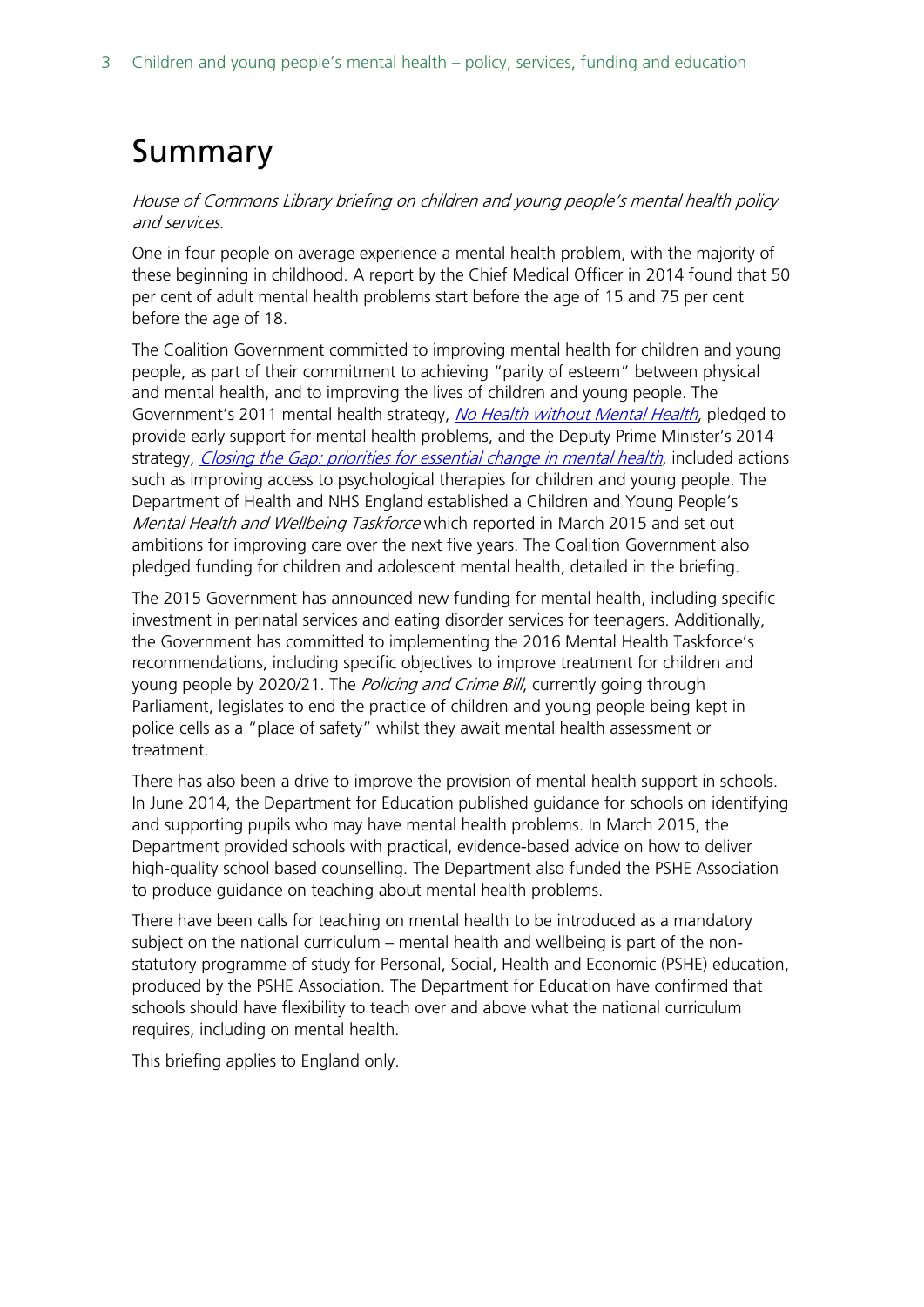# <span id="page-3-0"></span>1. Government policies on children and young people's mental health

## <span id="page-3-1"></span>1.1 2010-15 Government

The Coalition Government's 2011 Mental Health strategy, No Health [without Mental Health](https://www.gov.uk/government/publications/the-mental-health-strategy-for-england)<sup>[1](#page-3-2)</sup> set out the Government's plan to improve mental health outcomes for people of all ages. The foreword stated that:

By promoting good mental health and intervening early, particularly in the crucial childhood and teenage years, we can help to prevent mental illness from developing and mitigate its effects when it does.

The *[Implementation Framework](https://www.gov.uk/government/uploads/system/uploads/attachment_data/file/216870/No-Health-Without-Mental-Health-Implementation-Framework-Report-accessible-version.pdf)*<sup>[2](#page-3-3)</sup> for this strategy, published in July 2012, described how different bodies, such as schools, employers and local authorities, should work together to support people's mental health. It recommended that schools promote children and young people's wellbeing and mental health.

In January 2014, the Government published Closing the Gap: priorities [for essential change in mental health.](https://www.gov.uk/government/uploads/system/uploads/attachment_data/file/281250/Closing_the_gap_V2_-_17_Feb_2014.pdf)<sup>[3](#page-3-4)</sup> This outlined areas for immediate change to improve mental health care, including specific commitments for children and young people:

- There will be improved access to psychological therapies for children and young people across the whole of England, so that early access to treatment is available. The government has invested in a psychological therapies programme for children and young people, and aims for this to be available throughout England by 2018.[4](#page-3-5)
- Schools will be supported to identify mental health problems sooner through guidance published from the Department of Health. A new Special Education Needs (SEN) Code of Practice will also provide statutory guidance on identifying and supporting children and young people with mental health problems who have a special education need<sup>[5](#page-3-6)</sup>

In July 2014, a taskforce, led by the Department of Health and NHS England, examined how to improve child and adolescent mental health care.<sup>[6](#page-3-7)</sup> The '*Future in Mind'* report (March 2015) set ambitions for

<span id="page-3-2"></span><sup>&</sup>lt;sup>1</sup> Department of Health, No Health without Mental Health; A cross-government [mental health outcomes strategy for people of all ages,](https://www.gov.uk/government/publications/the-mental-health-strategy-for-england) February 2011

<span id="page-3-3"></span><sup>&</sup>lt;sup>2</sup> Department of Health, No Health without Mental Health: Implementation [Framework,](https://www.gov.uk/government/uploads/system/uploads/attachment_data/file/216870/No-Health-Without-Mental-Health-Implementation-Framework-Report-accessible-version.pdf) July 2012

<span id="page-3-4"></span><sup>&</sup>lt;sup>3</sup> Department of Health, Closing the Gap: Priorities for essential change in mental [health,](https://www.gov.uk/government/uploads/system/uploads/attachment_data/file/281250/Closing_the_gap_V2_-_17_Feb_2014.pdf) February 2014

<span id="page-3-5"></span><sup>4</sup> Department of Health, Closing the Gap: priorities for essential change in mental [health,](https://www.gov.uk/government/uploads/system/uploads/attachment_data/file/281250/Closing_the_gap_V2_-_17_Feb_2014.pdf) February 2014, page 15

<span id="page-3-6"></span><sup>&</sup>lt;sup>5</sup> Department of Health, Closing the Gap: priorities for essential change in mental [health,](https://www.gov.uk/government/uploads/system/uploads/attachment_data/file/281250/Closing_the_gap_V2_-_17_Feb_2014.pdf) February 2014, page 25

<span id="page-3-7"></span><sup>&</sup>lt;sup>6</sup> ["Youth mental health care 'in dark ages'](http://www.bbc.co.uk/news/health-28851443) says minister, BBC, August 2014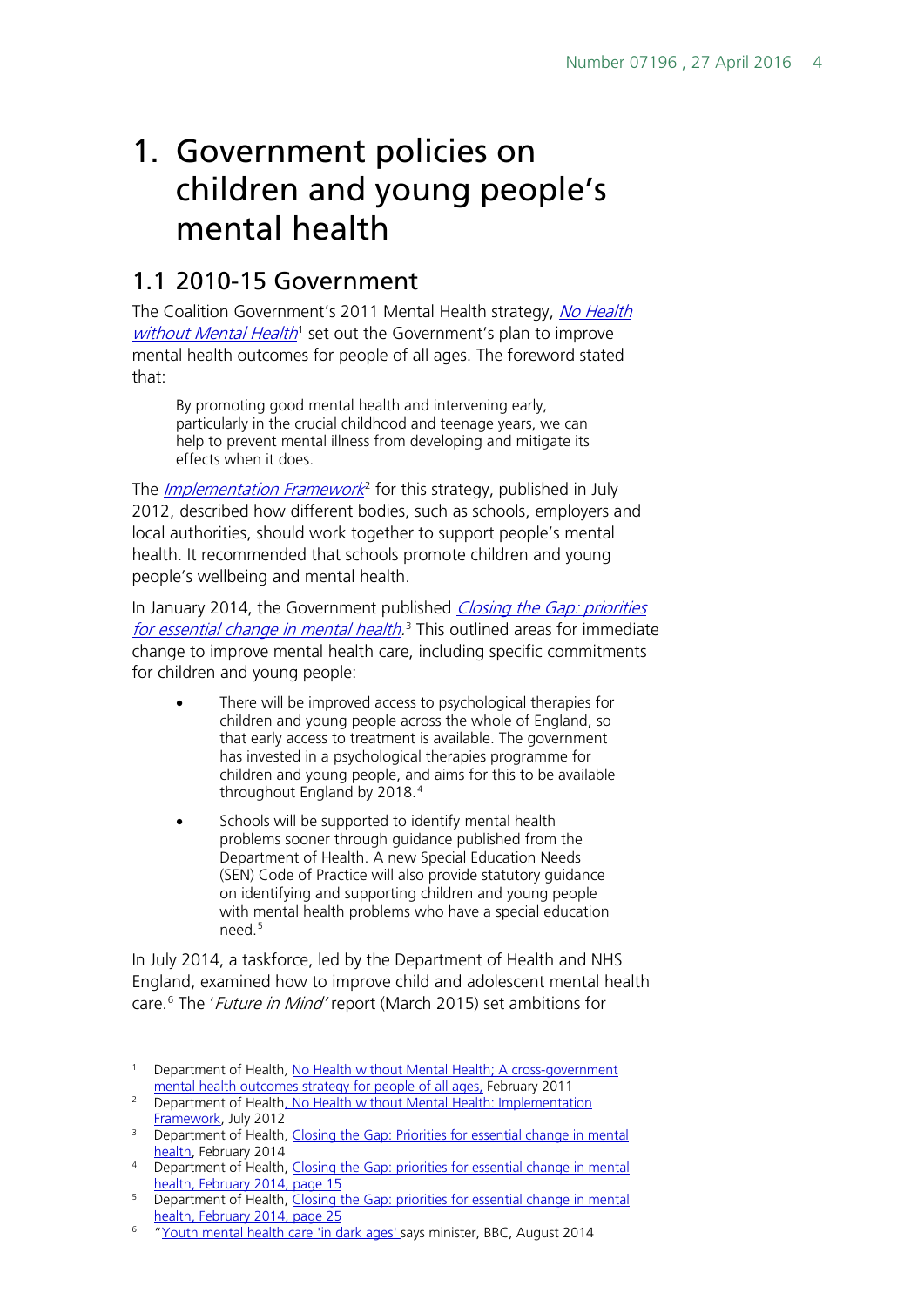improving care over the next five years, including making better links between schools and specialist services. Key objectives include:

- tackling stigma and improving attitudes to mental illness
- introducing more access and waiting time standards for services
- establishing 'one stop shop' support services in the community
- improving access for children and young people who are particularly vulnerable.<sup>[7](#page-4-0)</sup>

In August 2014, Sam Gyimah, in his capacity as Minister for Childcare, was formally given the role of strengthening Department for Education links with child and adolescent mental health services (CAMHS).<sup>[8](#page-4-1)</sup>

In October 2014, the Government announced the first waiting time standards for mental health services, to bring waiting times for mental health in line with those for physical health and achieve parity. From 1 April 2015 (to be fully implemented by April 2016), the new waiting time standards will be as follows:

- 75% of people referred for talking therapies for treatment of common mental health problems like depression and anxiety will start their treatment within six weeks and 95% will start within 18 weeks
- at least 50% of people going through their first episode of psychosis will get help within two weeks of being referred: the aim is to increase this percentage in future years. [9](#page-4-2)

The Government said that their ambition is for access and waiting time standards to be implemented for all mental health services by 2020. With regard to waiting time standards for children and young people, then Minister for Care Services Norman Lamb said:

> The vision is for comprehensive standards to be developed over the coming years for all ages, including for children and young people. Where adult IAPT services are commissioned to provide a service to 16 and 17 year olds, the new waiting time standard will apply.[10](#page-4-3)

In December 2014, the Government also announced five-year funding of £150 million for investment in children and young people's eating disorder services.<sup>[11](#page-4-4)</sup> This funding package will allow the development of waiting time standards for the treatment of eating disorders from 2016.[12](#page-4-5)

In February 2015, the Secretary of State for Education, Nicky Morgan, announced an investment of £8.5 million for new schemes to provide

<span id="page-4-0"></span><sup>&</sup>lt;sup>7</sup> Department of Health and NHS England, Future in Mind: promoting, protecting and [improving our children and young people's mental health and wellbeing,](https://www.gov.uk/government/publications/improving-mental-health-services-for-young-people) 17 March 2015

<span id="page-4-1"></span><sup>&</sup>lt;sup>8</sup> Children and Young People Now, Gyimah handed role to strengthen children's [mental health services,](http://www.cypnow.co.uk/cyp/news/1146029/gyimah-handed-role-strengthen-childrens-mental-health-services) 15 August 2014

<span id="page-4-2"></span><sup>&</sup>lt;sup>9</sup> Gov.uk, [First ever NHS waiting time standards for mental health announced,](https://www.gov.uk/government/news/first-ever-nhs-waiting-time-standards-for-mental-health-announced) 8 October 2014

<span id="page-4-3"></span><sup>10</sup> PQ 217112 [on mental health services: children], 10 December 2014

<span id="page-4-4"></span><sup>&</sup>lt;sup>11</sup> Gov.uk, Deputy PM announces £150m investment to transform treatment for eating [disorders,](https://www.gov.uk/government/news/deputy-pm-announces-150m-investment-to-transform-treatment-for-eating-disorders) 2 December 2014

<span id="page-4-5"></span><sup>12</sup> [HC Deb 3 March 2015 c915](http://www.publications.parliament.uk/pa/cm201415/cmhansrd/cm150303/debtext/150303-0003.htm#150303119000424)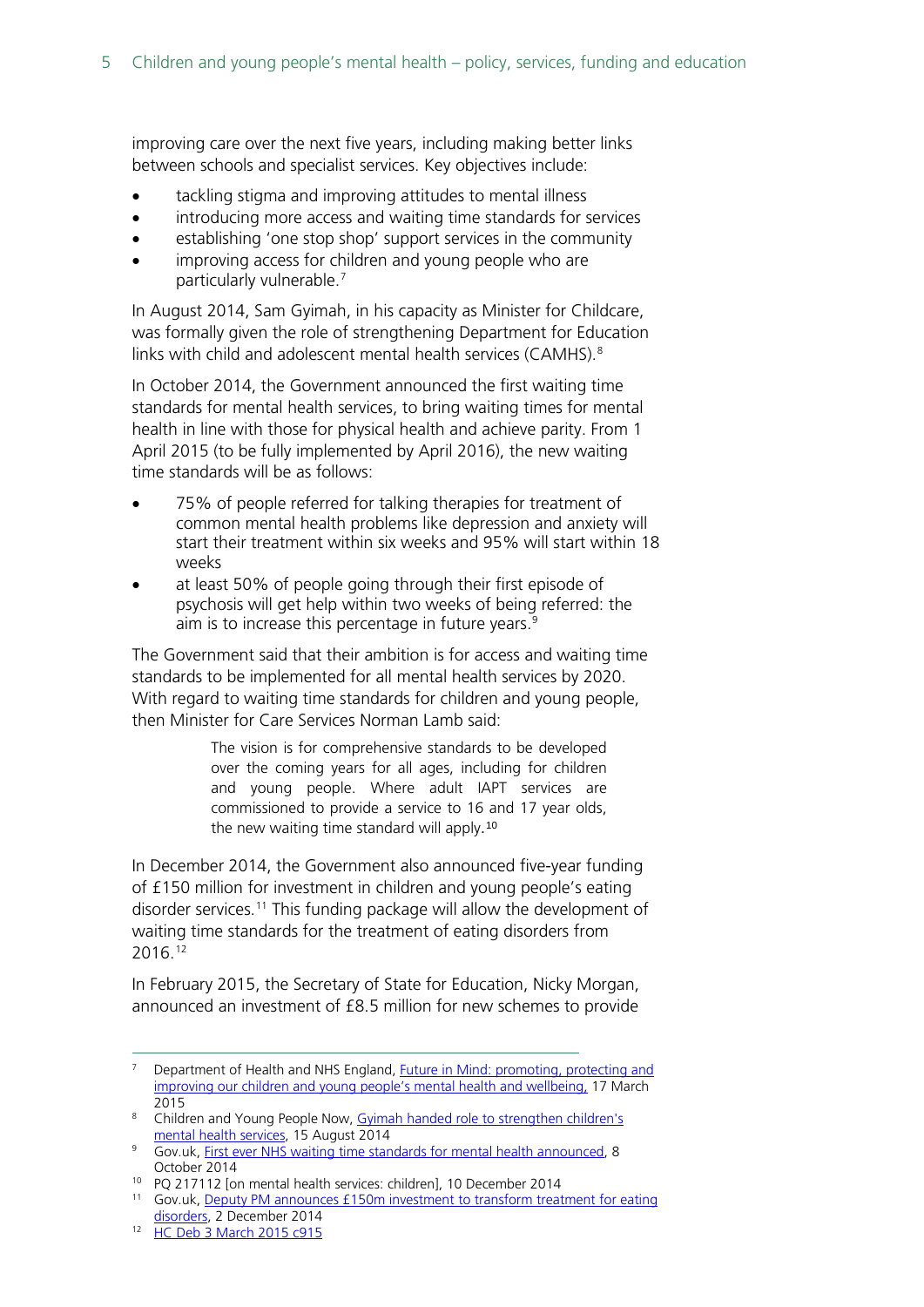families with mental health support and support early intervention for young people[13.](#page-5-0)

In March 2015, the Department for Education announced an investment of £25 million for voluntary and community sector grants for organisations that work with vulnerable children and young people. For the first time, mental health was identified as a separate theme within the grants, and organisations specialising in child mental health care were awarded £4.9 million. This includes £394,067 for Mind to develop a pilot promoting positive mental health and wellbeing in schools, and £439,657 for the Anna Freud Centre to create a comprehensive directory of all mental health services to provide an authoritative source of mental health information for schools.<sup>[14](#page-5-1)</sup>

Also in March 2015 the Government published a *blueprint for school* [counselling services](https://www.gov.uk/government/uploads/system/uploads/attachment_data/file/416326/Counselling_in_schools_-240315.pdf), which provides schools with practical, evidencebased advice on how to deliver high-quality school based counselling.[15](#page-5-2) At the same time, the PSHE Association published [guidance,](https://www.pshe-association.org.uk/news_detail.aspx?ID=1435) funded by the Department for Education, on providing age-appropriate teaching about mental health problems. The Association will also be publishing a set of lesson plans spanning key stage 1 to key stage 4 which will be available for schools to use by September 2015.

In the March 2015 Budget, the Chancellor of the Exchequer announced £1.25 billion of additional investment in mental health. £1 billion will be provided over the next five years to start new access standards for children and adolescent services, which the Government anticipate will see 110,000 more children cared for over the next Parliament. The Government have also committed to investing £118 million by 2018-19 to complete the roll-out of the Children and Young People's IAPT programme, to ensure talking therapies are available throughout England. Alongside this, £75 million will be provided between 2015 and 2020 to provide perinatal and antenatal mental health support for women. The Department for Education will also invest £1.5 million to pilot joint training for designated leads in CAMHS services and schools to improve access to mental health services for children and young people.[16](#page-5-3) In August 2015, it was announced that £75 million will also be allocated to support CCGs to work with local partners to develop local transformation plans, which will overhaul mental health services for children and young people in their areas.<sup>[17](#page-5-4)</sup>

NHS England has published how tranches of funding will be spent on children and young people's mental health services: <http://www.england.nhs.uk/2015/08/03/cyp-mh-prog-launch>

With the Health and Social Care Information Centre, the Department of Health is commissioning the first national survey of children and young

<span id="page-5-0"></span><sup>13</sup> Gov.uk, [Nicky Morgan speaks at Early Intervention Foundation conference,](https://www.gov.uk/government/speeches/nicky-morgan-speaks-at-early-intervention-foundation-conference) 12 February 2015

<span id="page-5-1"></span><sup>14</sup> Gov.u[k, £25 million injection to help 'life-changing' children's services,](https://www.gov.uk/government/news/25-million-injection-to-help-life-changing-childrens-services) 25 March 2015

<span id="page-5-2"></span><sup>&</sup>lt;sup>15</sup> [PQ 1025 \[on Mental Health Services: Young People\], 8 June 2015](http://www.parliament.uk/written-questions-answers-statements/written-question/commons/2015-06-03/1025)

<sup>&</sup>lt;sup>16</sup> HM Treasury, [Budget 2015,](https://www.gov.uk/government/uploads/system/uploads/attachment_data/file/413949/47881_Budget_2015_Web_Accessible.pdf) March 2015, pages 59-60

<span id="page-5-4"></span><span id="page-5-3"></span><sup>17</sup> Gov.uk, [Better mental health for the young: where, when and how to target](https://www.gov.uk/government/speeches/better-mental-health-for-the-young-where-when-and-how-to-target-funding)  [funding,](https://www.gov.uk/government/speeches/better-mental-health-for-the-young-where-when-and-how-to-target-funding) 12 August 2015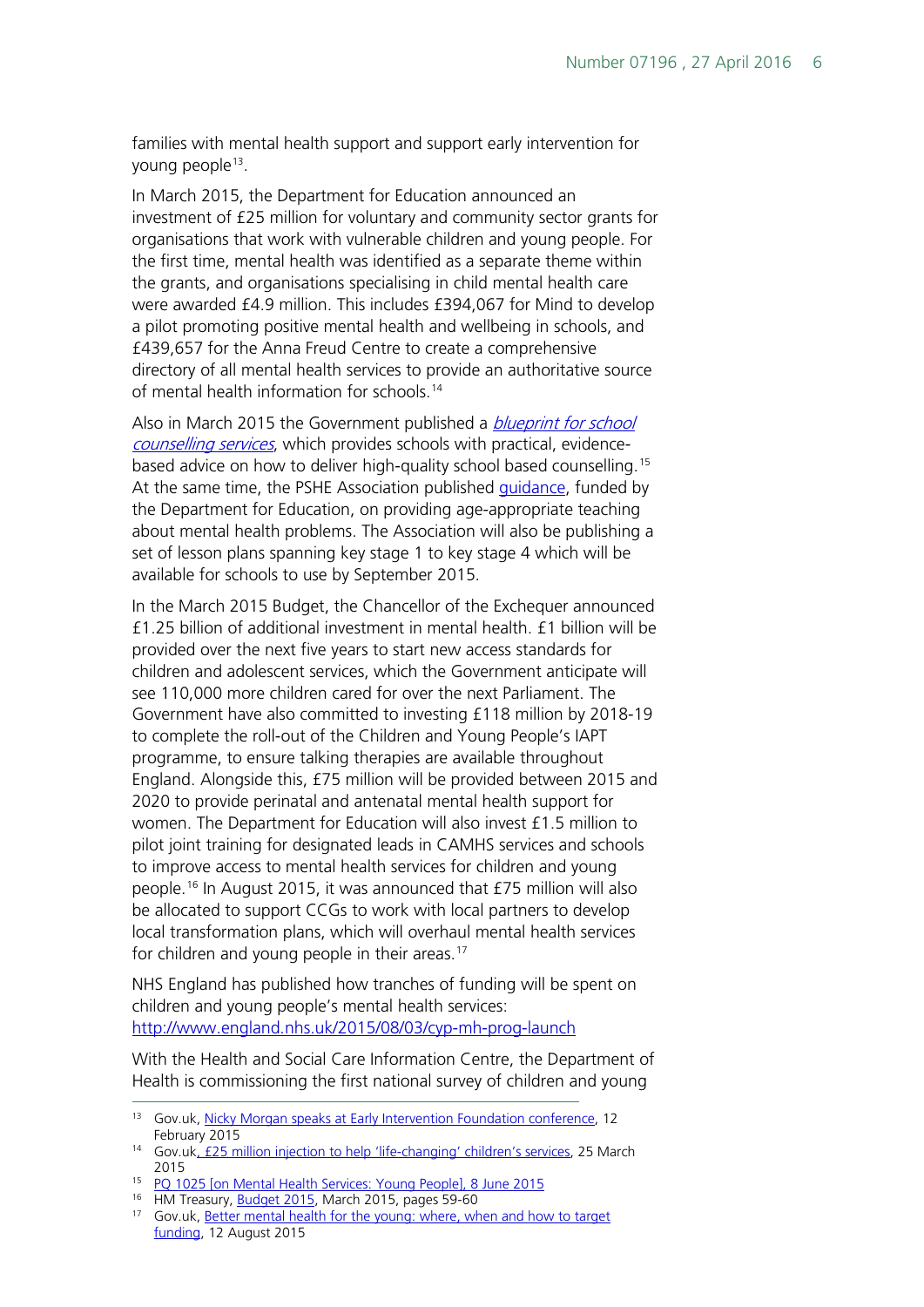people's mental health since 2004.<sup>[18](#page-6-3)</sup> Final publication is expected in 2018. The findings of the survey will help identify where best to target improvements.<sup>[19](#page-6-4)</sup>

## <span id="page-6-0"></span>1.2 2015 Government

#### <span id="page-6-1"></span>The Prime Minister's speech on life chances

On 11 January 2016, during a speech on improving life chances, the Prime Minister announced investment to enhance mental health services across the country, including specific funding for perinatal mental health and for teenagers with eating disorders:

#### **£290 million to help new and expectant mums who have poor mental health**

One in 5 new mothers develop a mental health problem around the time of the birth of their child and some 30,000 more women need specialist services. If untreated this can turn into a lifelong illness, proven to increase the likelihood of poor outcomes to the mother or new baby.

That is why the government is today announcing a £290 million investment in the years to 2020 which will mean that at least 30,000 more women each year will have access to specialist mental healthcare before and after having their baby. For example, through perinatal classes, new community perinatal teams and more beds in mother and baby units, mums with serious mental health problems can get the best support and keep their babies with them.

 $\left[\ldots\right]$ 

#### **Faster care and expanded services for teenagers with eating disorders**

We know that eating disorders are most likely to affect those aged between 14 and 25 and, if they go untreated for more than 3 to 5 years, the chances of recovery are greatly reduced, while incidents of self-harm increase. We also know that anorexia kills more than any other mental health illness.

As investment in new services expands access to care, teenagers suffering from eating disorders like anorexia will get help much more quickly, and from 2017/2018 a new waiting time measure will track the increasing number of patients being seen within a month of being referred, or within a week for urgent cases.<sup>[20](#page-6-5)</sup>

### <span id="page-6-2"></span>The Mental Health Taskforce

[The Five Year Forward View for Mental Health: A report from the](https://www.england.nhs.uk/wp-content/uploads/2016/02/Mental-Health-Taskforce-FYFV-final.pdf)  [independent Mental Health Taskforce to the NHS in England](https://www.england.nhs.uk/wp-content/uploads/2016/02/Mental-Health-Taskforce-FYFV-final.pdf) was published in February 2016. The Taskforce was launched by NHS England and was independently chaired by Paul Farmer, Chief Executive of Mind.

The Mental Health Taskforce made a series of recommendations for improving outcomes in mental health by 2020/21. This includes specific

<span id="page-6-3"></span><sup>&</sup>lt;sup>18</sup> Gov.uk, [Improving children and young people's mental health,](https://www.gov.uk/government/speeches/improving-children-and-young-peoples-mental-health-care) 22 October 2015

<sup>19</sup> [PQ HL2034 \[on mental illness: children\], 16 September 2015](http://www.parliament.uk/written-questions-answers-statements/written-question/lords/2015-09-07/HL2034)

<span id="page-6-5"></span><span id="page-6-4"></span><sup>&</sup>lt;sup>20</sup> Gov.uk, [Prime Minister pledges a revolution in mental health treatment,](https://www.gov.uk/government/news/prime-minister-pledges-a-revolution-in-mental-health-treatment) 11 January 2016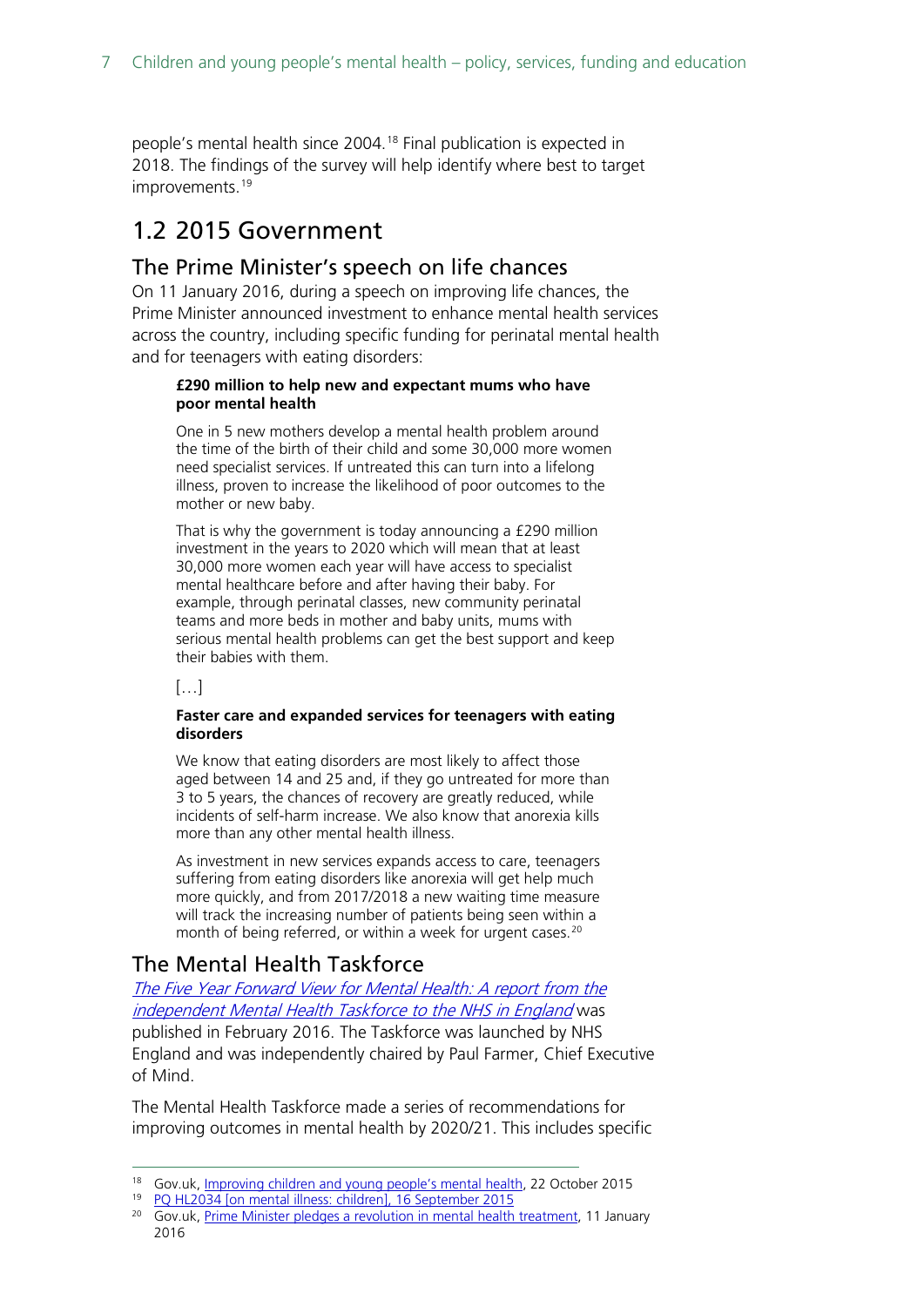objectives for children and young people, including the recommendation that by 2020/21, at least 70,000 more children and young people should have access to high-quality mental health care when they need it. The taskforce also called for the recommendations of the 2015 children and young people's taskforce report - *Future in* Mind - to be implemented in full.

The Government has said it welcomes the report's recommendations, and will work with NHS England and other partners to establish a plan for implementing its recommendations.<sup>[21](#page-7-0)</sup> The Minister for Community and Social Care, Alistair Burt, said:

By the end of this Parliament we will make the Taskforce's recommendations a reality.<sup>[22](#page-7-1)</sup>

The Government's Mandate to the NHS 2016-17 also contains a directive for the NHS to implement agreed actions from the Mental Health Taskforce.<sup>[23](#page-7-2)</sup>

The Taskforce also called for an additional investment of £1 billion by 2020/21 to implement change in the priority areas identified by their report. In response, the Government pledged that an extra £1 billion will be invested in mental health care by 2021 and a million more people will get mental health support.<sup>[24](#page-7-3)</sup>

The Department of Health's press release outlines its commitments to the report's recommendations:

An extra £1 billion will be invested in mental health care by 2021 and a million more people will get mental health support.

The announcement follows the publication of a report by the [Mental Health Taskforce,](https://www.england.nhs.uk/2016/02/fyfv-mh/) chaired by Paul Farmer, Chief Executive of Mind. The taskforce has reviewed mental health care and has set out its vision for preventative, holistic mental health care and making sure that care is always available for people experiencing a crisis.

The recommendations to be delivered by 2021 include:

- an end to the practice of sending people out of their local area for acute inpatient care
- providing mental health care to 70,000 more children and young people
- supporting 30,000 more new and expectant mothers through maternal mental health services
- new funding to ensure all acute hospitals have mental health services in emergency departments for people of all ages
- increasing access to talking therapies to reach 25% of those who need this support
- a commitment to reducing suicides by 10%

<span id="page-7-3"></span><sup>24</sup> Department of Health, [New investment in mental health services,](https://www.gov.uk/government/news/new-investment-in-mental-health-services) 16 February 2016

<span id="page-7-1"></span><span id="page-7-0"></span> <sup>21</sup> [HC Deb 23 February 2016 c153-4](http://www.publications.parliament.uk/pa/cm201516/cmhansrd/cm160223/debtext/160223-0001.htm#16022349000201)

<sup>22</sup> [PQ 28310 \[on Mental Health Services: Finance\], 29 February 2016](http://www.parliament.uk/written-questions-answers-statements/written-question/commons/2016-02-24/28310)

<span id="page-7-2"></span><sup>&</sup>lt;sup>23</sup> Department of Health, [The Government's mandate to NHS England for 2016-17,](https://www.gov.uk/government/uploads/system/uploads/attachment_data/file/494485/NHSE_mandate_16-17_22_Jan.pdf) page 18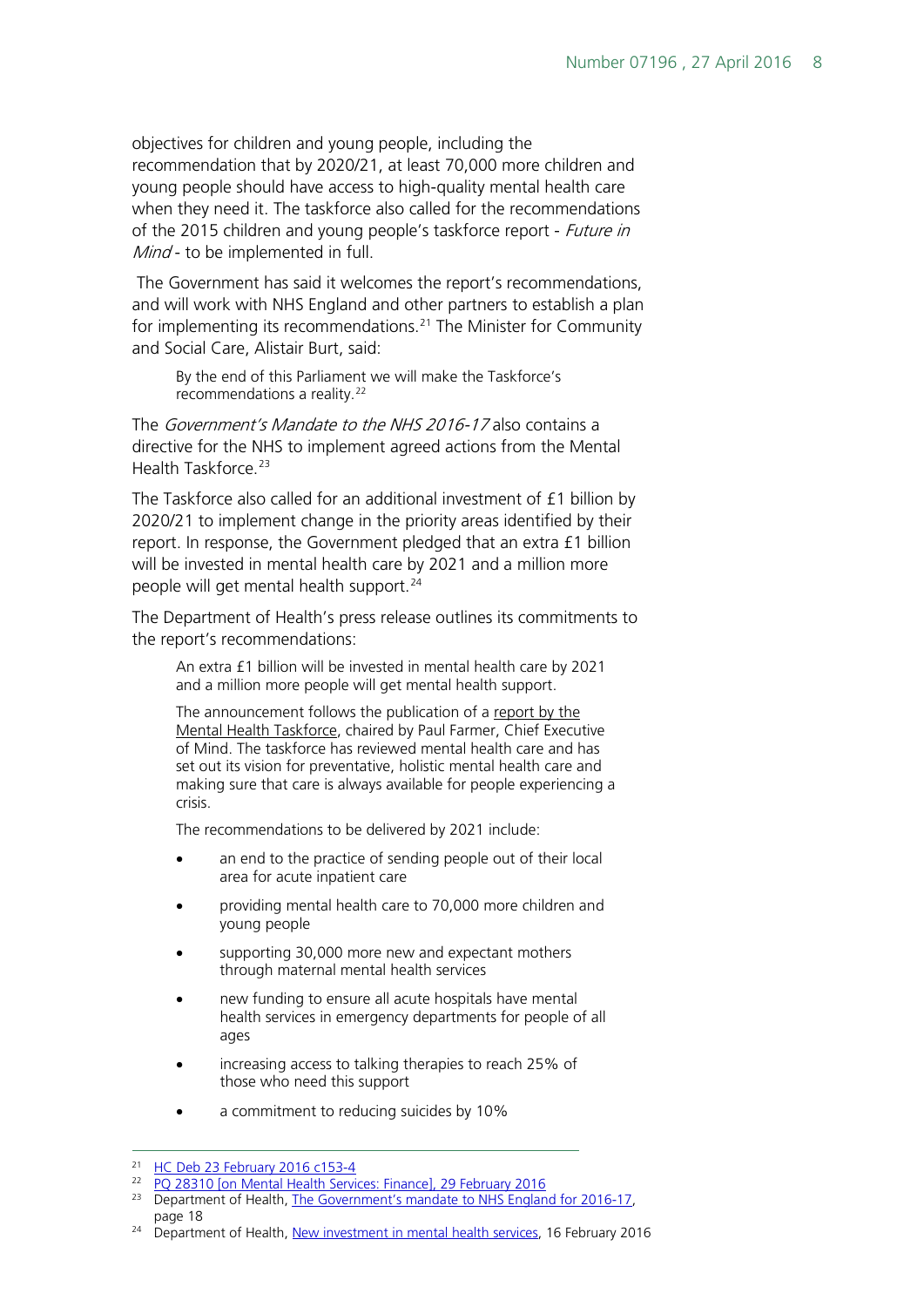Responding to the report, Health Secretary Jeremy Hunt said:

"We have made monumental strides in the way we treat mental illness in this country — but we must go even further.

"Our shared vision of a 7 day mental health service means people will get the care they need, when they need it, and will help prevent mental illness in the first place.

One in 4 people will experience a mental health problem and the cost of mental ill health to the economy, the NHS and society as a whole is £105 billion a year.

This announcement will accelerate the progress that has already been made, including:

- increasing the money put into mental health every year since 2010, giving the NHS a record £11.7 billion last year
- introducing the first ever access and waiting time standards for mental health, meaning people will get the care they need when they need it
- investing £1.4 billion to transform young people's mental health services

Alistair Burt, minister for mental health, said:

"Today's report gives a fantastic boost to changes in mental health services, with more care available close to people's homes. I particularly welcome the fact that young people and new and expectant mums will get the mental health care they need. For our part, we are investing more than ever before in mental health and will make sure the NHS delivers on this plan.<sup>[25](#page-8-1)</sup>

#### <span id="page-8-0"></span>Policing and Crime Bill

The *[Policing and Crime Bill](http://services.parliament.uk/bills/2015-16/policingandcrime.html) 2015-16* – currently going through Parliament - includes measures to reduce instances where people experiencing a mental health crisis are held in a police cell as a "place of safety" whilst waiting an assessment.<sup>[26](#page-8-2)</sup>

Section 136 of the *Mental Health Act 1983* provides that the police may remove from a public place to a place of safety someone whom they believe is suffering from a mental disorder, in the interests of that person or for the protection of other persons. Section 135 applies when a person is in private premises, such as their own home. The *Mental* Health Act 1983 defines what locations can be used as a "place of safety", including hospitals and police stations. People may currently be detained in a place of safety for up to 72 hours.

The *Policing and Crime Bill* amends the *Mental Health Act* to introduce restrictions on places that may be used as places of safety. The Bill bans the use of police cells as a place of safety for under 18s and gives the Secretary of State powers to introduce regulations to restrict the circumstances in which police cells may be used as a place of safety for adults.

The Bill also decreases from 72 to 24 hours the length of time a person can be detained in a place of safety whilst waiting for an assessment.

<span id="page-8-1"></span><sup>&</sup>lt;sup>25</sup> Department of Health, [New investment in mental health services,](https://www.gov.uk/government/news/new-investment-in-mental-health-services) 16 February 2016

<span id="page-8-2"></span><sup>&</sup>lt;sup>26</sup> Gov.uk, [Home Secretary's Police Federation 2015 speech,](https://www.gov.uk/government/speeches/home-secretarys-police-federation-2015-speech) 20 May 2015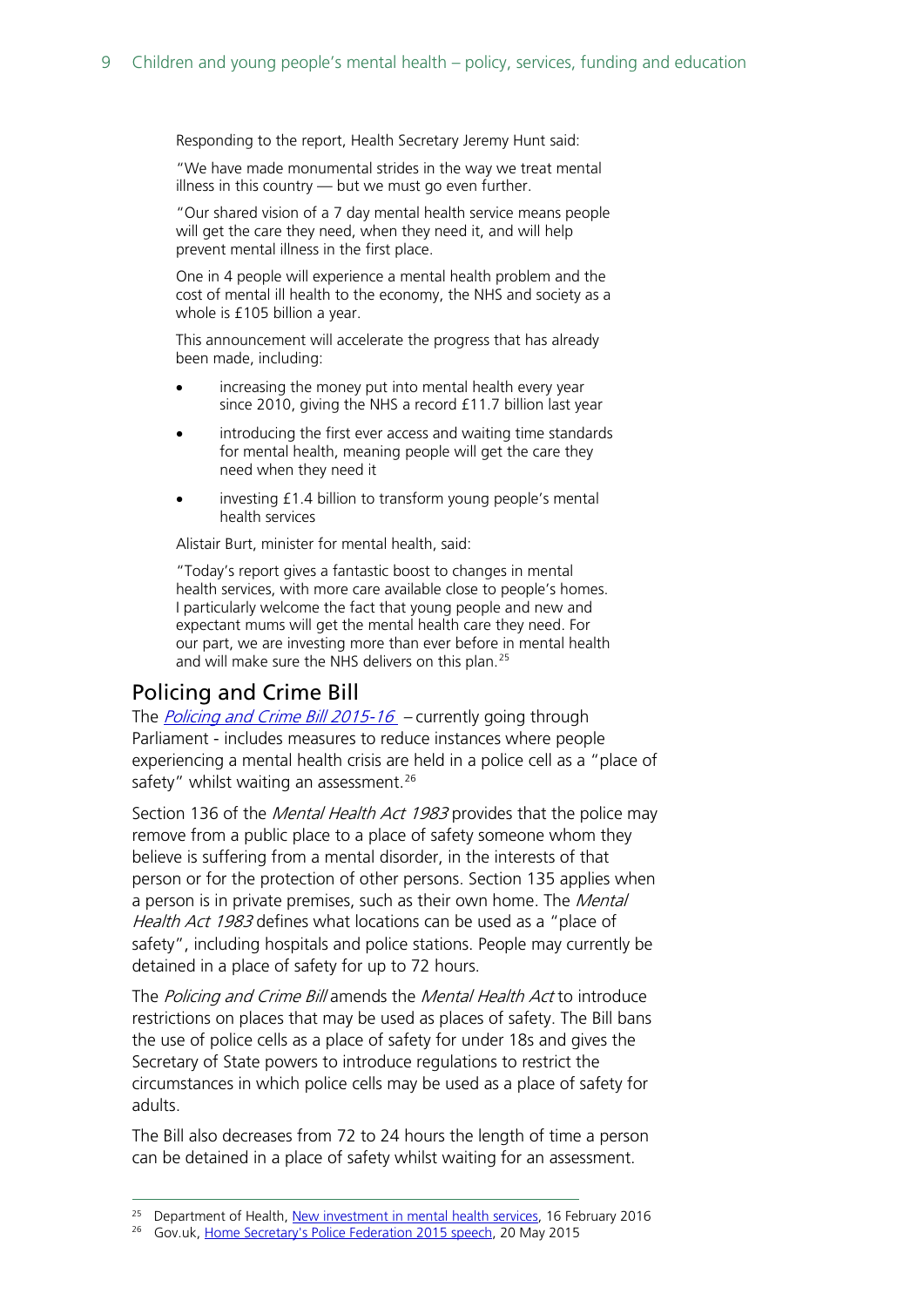This may only be increased by 12 hours with the authorisation of a medical practitioner and, if the place of safety is a police station, with the approval of a police officer of the rank of superintendent or above.

Further information is available in [Policing and Crime Bill: Explanatory](http://www.publications.parliament.uk/pa/bills/cbill/2015-2016/0134/en/16134en.pdf)  [notes.](http://www.publications.parliament.uk/pa/bills/cbill/2015-2016/0134/en/16134en.pdf)

Concerns about the use of police cells were raised under the previous Government. In its inquiry on CAMHS, the Health Committee expressed particular concern about the practice of young people being detained under Section 136 of the *Mental Health Act 1983* in police cells, which often arises from a lack of appropriate health-based places of safety and inpatient beds.<sup>[27](#page-9-0)</sup> The *Crisis Care Concordat*, published in February 2014, also set a commitment to end the practice of children going into police cells.[28](#page-9-1)

In February 2015, the Home Affairs Committee published its report on [Policing and mental health.](http://www.publications.parliament.uk/pa/cm201415/cmselect/cmhaff/202/202.pdf) The Committee recommended that the specific reference to a police station should be removed from the definition of "places of safety" in Section 135 and 136 of the Mental Health Act 1983.<sup>[29](#page-9-2)</sup> The Committee also advocated an absolute ban on detaining children in police cells as a place of safety,  $30$  and reported that some areas of the country do not currently have any health-based places of safety for people under 16.<sup>[31](#page-9-4)</sup>

<span id="page-9-0"></span><sup>&</sup>lt;sup>27</sup> Health Select Committee, Children's and adolescents' mental health and CAMHS, HC 342 2014-15, page 5

<span id="page-9-1"></span><sup>&</sup>lt;sup>28</sup> [HC Deb 2 February 2015 c27](http://www.publications.parliament.uk/pa/cm201415/cmhansrd/cm150202/debtext/150202-0001.htm#1502023000003)

<span id="page-9-2"></span><sup>&</sup>lt;sup>29</sup> Home Affairs Committee, [Policing and mental health,](http://www.publications.parliament.uk/pa/cm201415/cmselect/cmhaff/202/202.pdf) 6 February 2015, HC 202 2014-15, para 15

<span id="page-9-3"></span><sup>&</sup>lt;sup>30</sup> Home Affairs Committee, [Policing and mental health,](http://www.publications.parliament.uk/pa/cm201415/cmselect/cmhaff/202/202.pdf) 6 February 2015, HC 202 2014-15, para 34

<span id="page-9-4"></span><sup>&</sup>lt;sup>31</sup> Home Affairs Committee, [Policing and mental health,](http://www.publications.parliament.uk/pa/cm201415/cmselect/cmhaff/202/202.pdf) 6 February 2015, HC 202 2014-15, para 33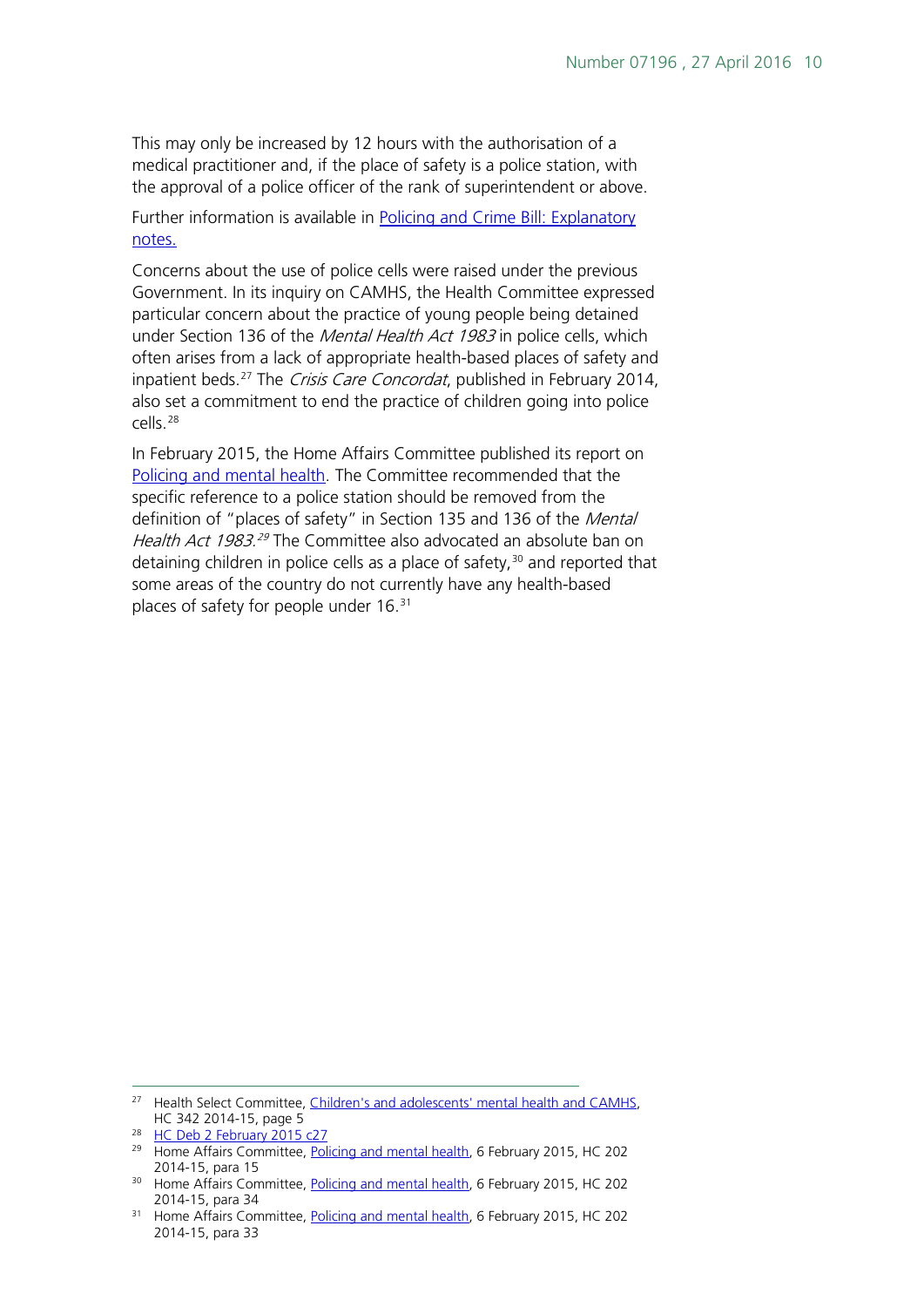# <span id="page-10-0"></span>2. Mental health services for children and young people

## <span id="page-10-1"></span>2.1 Child and adolescent mental health services (CAMHS)

Child and adolescent mental health services (CAMHS) are provided through a network of services, which include universal, targeted and specialist services, organised in four tiers;

- Universal services such as early years services and primary care (Tier 1 CAMHS)
- Targeted services such as youth offending teams, primary mental health workers, and school and youth counselling (including social care and education) (Tier 2 CAMHS)
- Specialist community CAMHS (Tier 3 CAMHS)
- Highly specialist services such as inpatient services and very specialised outpatient services (Tier 4 CAMHS).<sup>[32](#page-10-2)</sup>

In July 2014, NHS England published a report on Tier 4 CAMHS services. NHS England took on responsibility for the national commissioning of Tier 4 services in April 2013, and the report assessed the current provision of services and areas for improvement since national commissioning began. The report found that distribution of Tier 4 services is not even across the country; in some areas of the country inadequate provision of inpatient services means that children and young people are admitted to services a long way from home. The report also found evidence of people being admitted inappropriately to CAMHS inpatient services, because of a lack of lower-level community provision.<sup>[33](#page-10-3)</sup>

In response to its findings, NHS England committed to the following urgent actions to improve Tier 4 CAMHS provision:

Increase general CAMHS specialised beds for young patients – there will be up to 50 new beds around the country with further beds moved according to need;

Recruit 10 to 20 new case managers working across the country responsible for ensuring that young people receive appropriate levels of care;

Improve the way people move in and out of specialised care; with consistent criteria for admission and discharge, based on best practice<sup>[34](#page-10-4)</sup>

During a debate on child and adolescent mental health services in February 2015, the then Minister for Care Services Norman Lamb gave an update on implementing these recommendations:

<span id="page-10-2"></span><sup>&</sup>lt;sup>32</sup> The [Department of Health](https://www.gov.uk/government/organisations/department-of-health) website (archived pages) provides a brief overview of children and adolescent mental health services (CAMHS). The [Youngminds](http://www.youngminds.org.uk/) website also provides advice for children and young people and parents about CAMHS.

<span id="page-10-3"></span><sup>33</sup> NHS England, NHS England takes action to improve access to specialised mental [health services for children and young people,](http://www.england.nhs.uk/2014/07/10/camhs-report/) 10 July 2014

<span id="page-10-4"></span><sup>&</sup>lt;sup>34</sup> NHS England, NHS England takes action to improve access to specialised mental [health services for children and young people,](http://www.england.nhs.uk/2014/07/10/camhs-report/) 10 July 2014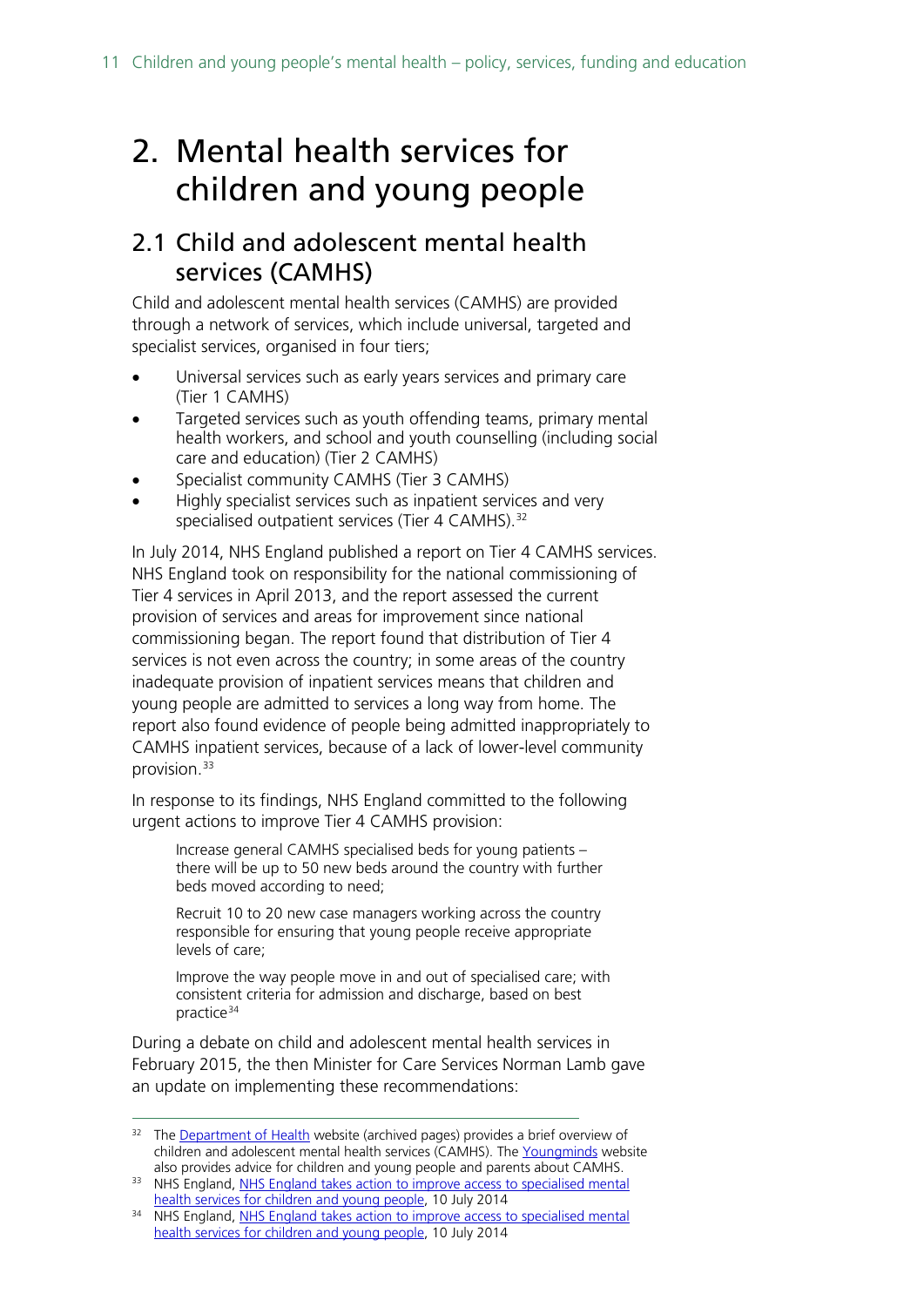In 2014, NHS England reviewed in-patient tier 4 CAMHS and found that the number of NHS-funded beds had increased from 844 in 1999 to 1,128 in 2006. That has now risen to more than 1,400 beds, the highest this has ever been. These data are now being collected nationally for the first time, but despite the overall increase, NHS England also found relative shortages in the southwest and areas such as Yorkshire and Humber.

In response, the Government provided £7 million of additional funding, allowing NHS England to provide 50 additional CAMHS specialised tier 4 beds for young patients in the areas with the least provision—46 of these beds have now opened. NHS England has also introduced new processes for referring to and discharging from services, to make better use of existing capacity. A key objective of these actions is to help prevent children and young people from being referred for treatment long distances from home, except in the most specialised cases. $35$ 

In September 2014 the Chief Medical Officer, Professor Dame Sally Davies, published a report on **Public Mental Health Priorities: Investing in** [the Evidence.](https://www.gov.uk/government/uploads/system/uploads/attachment_data/file/351629/Annual_report_2013_1.pdf) The report highlighted that the majority of adult mental health problems begin in childhood. The Chief Medical Officer also explained that underinvestment in children and young people's mental health services does not make sense economically, as early treatment helps prevent costly problems later in life, including unemployment, crime and substance misuse.[36](#page-11-2)

# <span id="page-11-0"></span>2.2 Health Committee inquiry 2014 - CAMHS

In February 2014, the House of Commons Health Select Committee launched an inquiry into children's and adolescent mental health services (CAMHS). The Committee stated that it had decided to undertake the inquiry in light of concerns about "the extent to which children and adolescents are affected by mental health problems and difficulties with gaining access to appropriate treatment".<sup>[37](#page-11-3)</sup>

The inquiry took evidence on:

- The current state of child and adolescent mental health services, including service provision, access and funding
- Trends in children's and adolescent mental health, including the impact of bullying and of digital culture
- Preventative action and public mental health

The then Minister for Care Services, Norman Lamb, gave evidence to an inquiry session in July 2014. He stressed the Government's commitment to improving CAMHS services and raised concerns about funding:

Is it really rational that 6% of the mental health budget is applied to children and young people when we know that a very significant proportion of mental health problems start in the teenage years? …I think there is overall a funding issue and I will,

<span id="page-11-1"></span><sup>&</sup>lt;sup>35</sup> [HC Deb 2 February 2015 c25](http://www.publications.parliament.uk/pa/cm201415/cmhansrd/cm150202/debtext/150202-0001.htm#1502023000003)

<span id="page-11-2"></span><sup>36</sup> Annual Report of the Chief Medical Officer 2013 Public Mental Health Priorities: [Investing in the Evidence,](https://www.gov.uk/government/uploads/system/uploads/attachment_data/file/351629/Annual_report_2013_1.pdf) September 2014

<span id="page-11-3"></span><sup>&</sup>lt;sup>37</sup> Health Select Committee, Terms of Reference: Children's and adolescent mental [health and CAMHS,](http://www.parliament.uk/business/committees/committees-a-z/commons-select/health-committee/news/14-02-14-cmh-tor/) 14 February 2014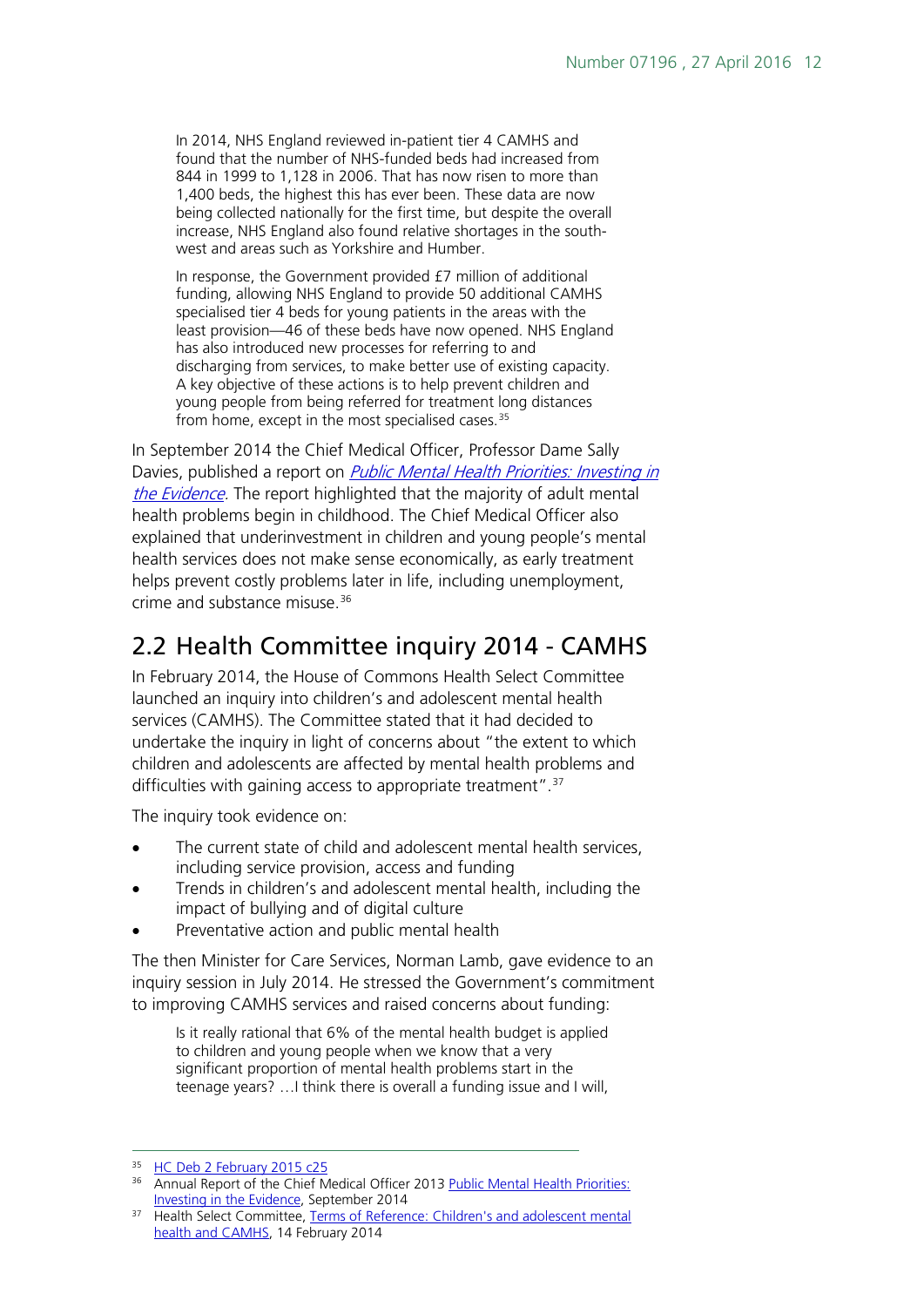for as long as I have this job, fight for a better deal for mental health.<sup>[38](#page-12-1)</sup>

The Committee published its report in November 2014. They concluded that "there are serious and deeply ingrained problems with the commissioning and provision of children's and adolescents' mental health services". The Committee reported key concerns around access to inpatient services; increased waiting times; high referrals thresholds; and many CCGs reporting that they have frozen or cut their budgets:

Providers have reported increased waiting times for CAMHS services and increased referral thresholds, coupled with, in some cases, challenges in maintaining service quality. In the view of many providers, this is the result of rising demand in the context of reductions in funding. Not all services reported difficulties– some state that they have managed to maintain standards of access and quality–but overall there is unacceptable variation

[…]

Young people and their parents have described "battles" to get access to CAMHS services, with only the most severely affected young people getting appointments; they also described the devastating impact that long waits for treatment can have. Even amongst those providers implementing quality and efficiency improvement programmes there was concern that improvements were being stalled or even reversed because of increasing demand and reduced funding.<sup>39</sup>

The Government's response to the Committee's report was published in February 2015. The Government stated that they accept the Committee's view that more needs to be done to drive improvements in standards for children and young people's mental health services.<sup>[40](#page-12-3)</sup>

The Government highlighted that many of the Committee's recommendations were being considered by the taskforce on children and young people's mental health. This includes work on areas such as increasing collaborative commissioning; ways of incentivising investment in early intervention and community services and improving data on children and young people's mental health services.

## <span id="page-12-0"></span>2.3 Education Committee inquiry 2016 - Mental health and well-being of looked after children

In April 2016, the Education Committee published a report on the mental health and well-being of looked after children.

The Committee found that looked-after children face significant challenges in getting access to mental health support. The report states that child and adolescent mental health services are turning away young

<span id="page-12-1"></span><sup>38</sup> Health Select Committee, Children's and adolescents' [mental health and CAMHS,](http://www.parliament.uk/business/committees/committees-a-z/commons-select/health-committee/inquiries/parliament-2010/cmh-2014/) 15 July 2014, HC 342 2014-15, Q387

<span id="page-12-2"></span><sup>&</sup>lt;sup>39</sup> Health Select Committee, Children's and adolescents' mental health and CAMHS, HC 342 2014-15, page 5

<span id="page-12-3"></span><sup>40</sup> Health Committee, Children's and adolescents' mental health and CAMHS: [Government Response to the Committee's Third Report of Session 2014-15,](http://www.publications.parliament.uk/pa/cm201415/cmselect/cmhealth/1036/103605.htm) 10 February 2015, HC 1036, para 78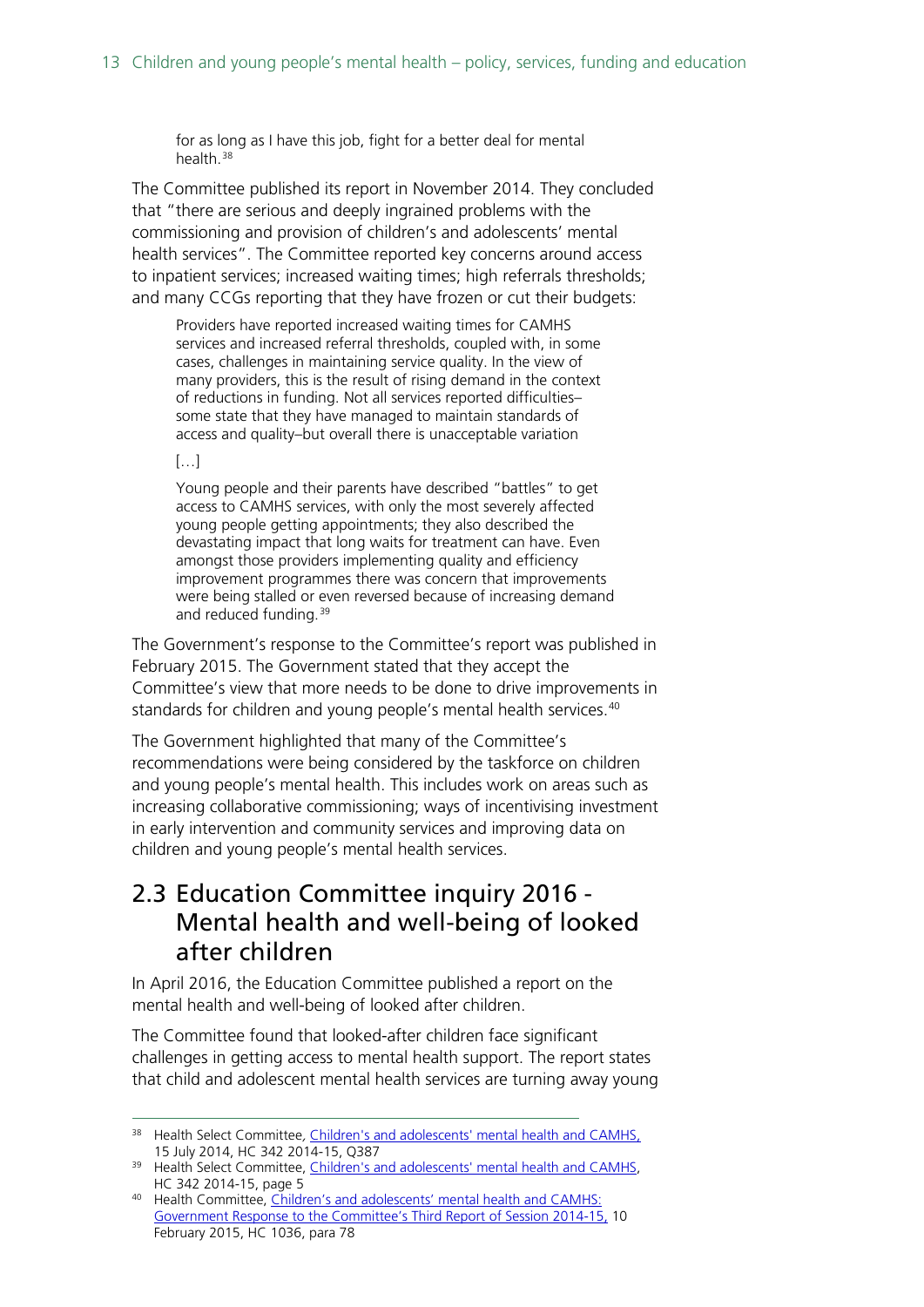people in care because they have not met diagnostic thresholds for treatment or because the children are without a stable placement. The Committee said that this is contrary to statutory quidance - *Promoting* [the health and well-being of looked-after children](https://www.gov.uk/government/publications/promoting-the-health-and-wellbeing-of-looked-after-children--2) (March 2015) - which states that looked-after children should never be refused a service on the grounds of their placement being short-term or unplanned.

The report recommended that looked-after children are given priority access to mental health assessments by specialist practitioners, with subsequent treatment based on clinical need.

For the full report, see House of Commons Education Committee, [Mental health and well-being of looked-after children](http://www.publications.parliament.uk/pa/cm201516/cmselect/cmeduc/481/481.pdf), Fourth Report of Session 2015–16, HC 481.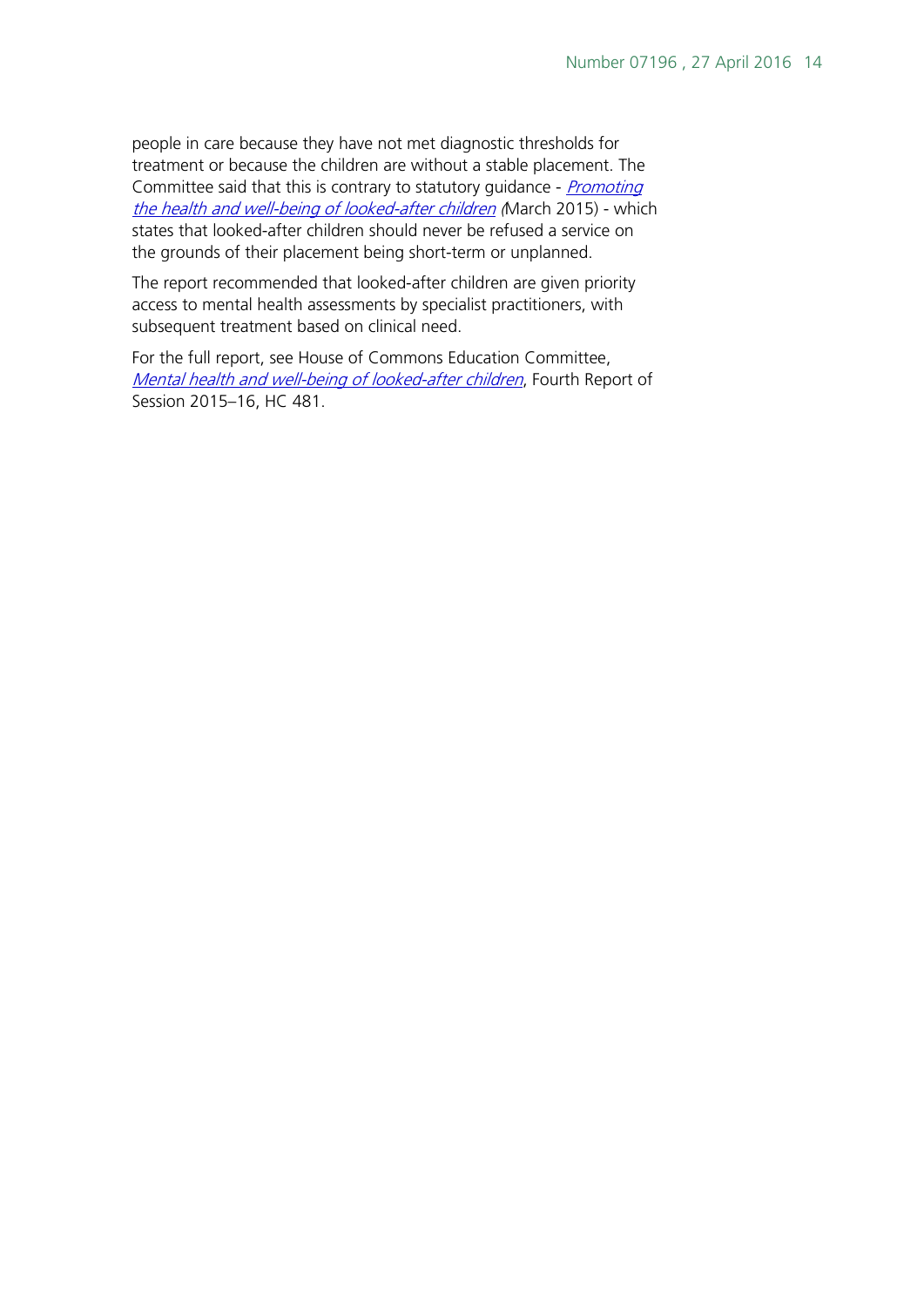# <span id="page-14-0"></span>3. Mental health in schools

#### <span id="page-14-1"></span>Interventions in schools

The Department for Education has produced guidance to support schools' promotion of good mental health.

In March 2014, the Department of Health funded a website called "MindEd" to help professionals who work with children and young people to recognise the early signs of mental health problems. In response to a PQ in May 2014, the then Minister for Care Services said:

The Department funded the MindEd website which will help anyone working with children, including all school staff, to spot the signs of mental health problems in children and help them get the support they need. Spotting the signs of mental health problems early in children and young people is essential to prevent problems from escalating and continuing into adulthood.[41](#page-14-2)

In June 2014, in consultation with head teachers, the Department of Health published non-statutory guidance on *Mental Health and* [Behaviour in Schools](https://www.gov.uk/government/publications/mental-health-and-behaviour-in-schools--2).<sup>[42](#page-14-3)</sup> This advises schools on identifying and supporting pupils whose behaviour suggests they may have unmet mental health needs. The guidance provides information on:

- how and when to refer to CAMHS
- practical advice to support children with emotional and behavioural difficulties
- strengthening pupil resilience
- tools to identify pupils who are likely to need extra support
- where and how to access community support

In March 2015 the Government published a *blueprint for school* [counselling services](https://www.gov.uk/government/uploads/system/uploads/attachment_data/file/416326/Counselling_in_schools_-240315.pdf)</u>, which provides schools with practical, evidence-based advice on how to deliver high-quality school based counselling.<sup>[43](#page-14-4)</sup>

The Department for Education also funded the PSHE Association to produce [guidance](https://www.pshe-association.org.uk/news_detail.aspx?ID=1435) on providing age-appropriate teaching about mental health problems, which will be supplemented by detailed lesson plans for Key Stages 1-4.

In December 2015, the Education Secretary, Nicky Morgan, announced pilot areas across the country to improve mental health services for children in schools. The Mental Health Services and Schools Link Pilots test a named single point of contact in 255 schools and in 22 pilot areas, to enable more joined-up working between schools and health services. The pilots will receive £3 million of government funding, jointly funded by the Department for Education and NHS England. [44](#page-14-5)

<span id="page-14-2"></span> <sup>41</sup> [HC Deb 6 May 2014 c137W](http://www.publications.parliament.uk/pa/cm201314/cmhansrd/cm140506/text/140506w0005.htm#14050775000547)

<span id="page-14-3"></span><sup>&</sup>lt;sup>42</sup> Department for Education, [Mental health and behaviour in schools,](https://www.gov.uk/government/publications/mental-health-and-behaviour-in-schools--2) June 2014

<sup>43</sup> [PQ 1025 \[on Mental Health Services: Young People\], 8 June 2015](http://www.parliament.uk/written-questions-answers-statements/written-question/commons/2015-06-03/1025)

<span id="page-14-5"></span><span id="page-14-4"></span><sup>44</sup> Department for Education, [Hundreds of schools benefit from £3m mental health](https://www.gov.uk/government/news/hundreds-of-schools-benefit-from-3m-mental-health-investment)  [investment,](https://www.gov.uk/government/news/hundreds-of-schools-benefit-from-3m-mental-health-investment) 3 December 2015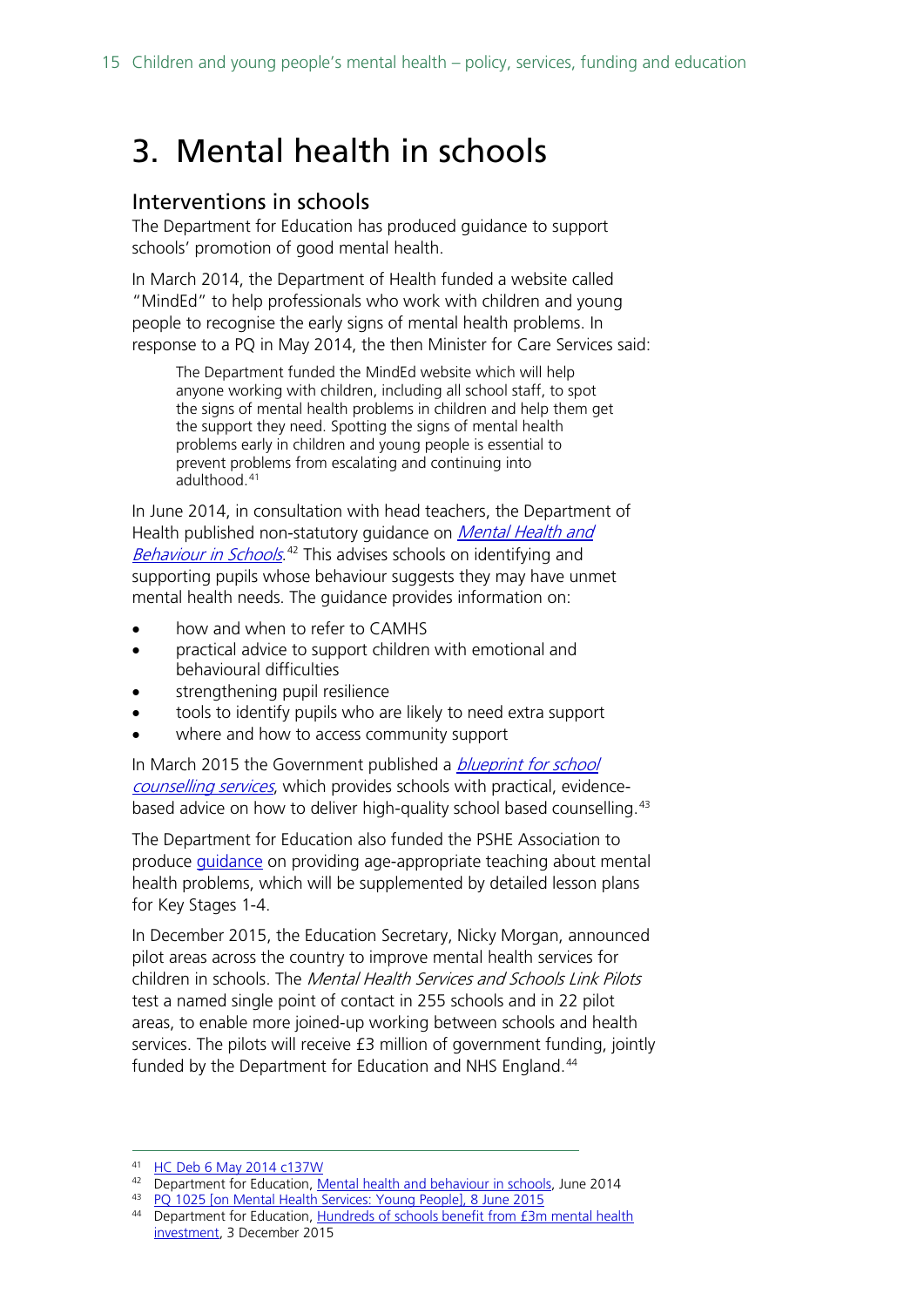In April 2016, Education and Childcare Minister, Sam Gyimah, provided further information on how the pilots are working locally. He also noted that a full evaluation of the pilots will be available in autumn 2016. [45](#page-15-2)

The Department also recently commissioned an extensive survey of what schools and colleges offer for mental health and character education. The survey will seek qualitative evidence on the activities that schools and colleges find effective in improving mental health and developing desirable character traits.<sup>[46](#page-15-3)</sup> It is expected that the field work will begin in the summer term 2016.

It has been reported that the Department for Education have said future assessments of mental health services would be a key part of Ofsted routine inspections, meaning that a school will not get a top rating without good provision.<sup>[47](#page-15-4)</sup>

#### <span id="page-15-0"></span>The national curriculum

There have been calls for teaching on mental health to be introduced as a mandatory subject on the national curriculum – mental health and wellbeing is part of the non-statutory programme of study for PSHE education, produced by the PSHE Association.

The Department for Education have confirmed that schools should have flexibility to teach over and above what the national curriculum requires, including on mental health:

The new national curriculum, introduced in September 2014, does not attempt to represent the sum total of everything that should be taught in schools. It only prescribes the essential knowledge that should be taught, leaving schools greater flexibility to teach over and above what the national curriculum requires and to decide how to teach the essential content that is prescribed. It is also places greater trust in teachers to cover topics important for their community, including mental health.

Mental health and wellbeing is part of the non-statutory programme of study for Personal, Social, Health and Economic (PSHE) education, produced by the PSHE Association. To help schools deliver this, we funded the PSHE Association to produce guidance and lesson plans to support age-appropriate teaching about mental health. Further support for teachers and other professionals who work with children and young people is available through the Government funded MindEd site.<sup>[48](#page-15-5)</sup>

### <span id="page-15-1"></span>The impact of mental health problems on educational attainment

In September 2014, the Parliamentary under Secretary of State for Children and Families set out the impact of mental health problems on children's educational attainment:

**Chris Ruane:** To ask the Secretary of State for Education, pursuant to the Answer from the Minister of State for Care and Support of 4 June 2014, Official Report, column 102W, on mental illness, what assessment she has made of the impact of these

<span id="page-15-2"></span><sup>45</sup> Department for Education, [Mental health pilots: where next?,](https://www.gov.uk/government/speeches/mental-health-pilots-where-next) 28 April 2016

<sup>46</sup> [PQ 23972 \[on Schools: Mental Health Services\], 2 February 2016](http://www.parliament.uk/written-questions-answers-statements/written-question/commons/2016-01-25/23972)

<span id="page-15-4"></span><span id="page-15-3"></span><sup>&</sup>lt;sup>47</sup> The Times, [Ofsted inspection for mental health services at schools,](http://www.thetimes.co.uk/edition/news/ofsted-inspection-for-mental-health-services-at-schools-rcnm0hpbh) 16 May 2016

<span id="page-15-5"></span><sup>48</sup> [PQ HL4898 \[on Mental Health: Primary Education\], 25 January 2016](http://www.parliament.uk/written-questions-answers-statements/written-question/lords/2016-01-11/HL4898)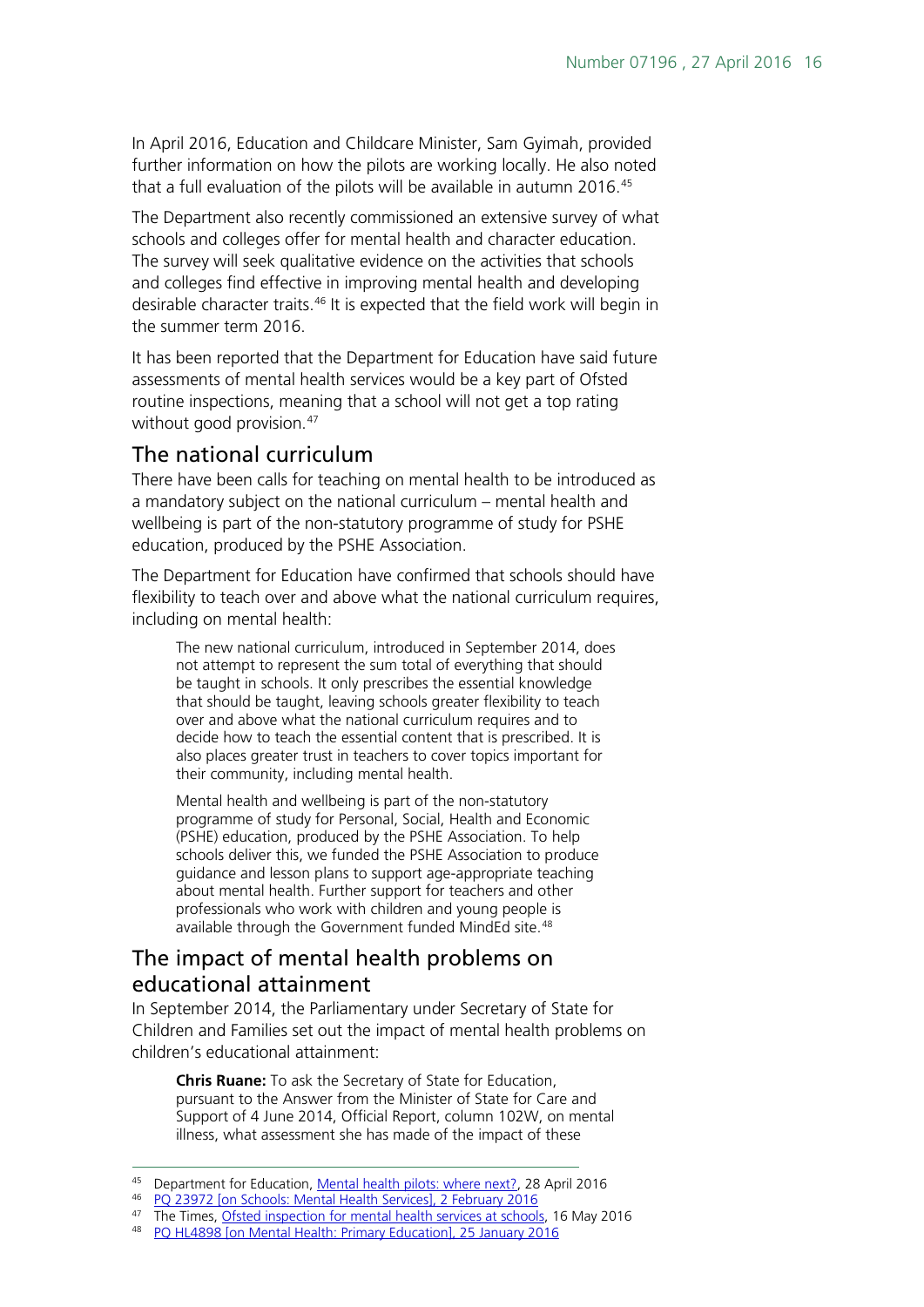psychiatric conditions on academic attainment levels at GCSE, A levels, Degree and Post Graduate Degree level.

**Edward Timpson:** The last official assessment of the levels of psychiatric conditions in young people was published in 2004 by the Office of National Statistics, the 'Mental health of children and young people in Great Britain' [1].

This found that across the general school population 24% of pupils were assessed as being behind in their schooling, with 9% assessed as being two or more years behind.

For those with clinically diagnosed mental health conditions the percentages were:

1. Conduct disorders – 59% of children with conduct disorders were behind in their intellectual development, with 36% being two or more years behind

2. Emotional disorders – 44% of children with an emotional disorder were behind in their intellectual development, with 23% being two or more years behind

3. Hyperkinetic disorders – 65% of children with hyperkinetic disorders were behind in their intellectual development, with 18% being three or more years behind

4. Autistic spectrum disorders – 72% of children with autistic spectrum disorders were behind in their intellectual development, with 39% being two or more years behind

5. Multiple disorders – 63% of children with multiple disorders were behind in their intellectual development, with 40% being two or more years behind.<sup>[49](#page-16-0)</sup>

<span id="page-16-0"></span>[1] [www.hscic.gov.uk/pubs/mentalhealth04](http://www.hscic.gov.uk/pubs/mentalhealth04)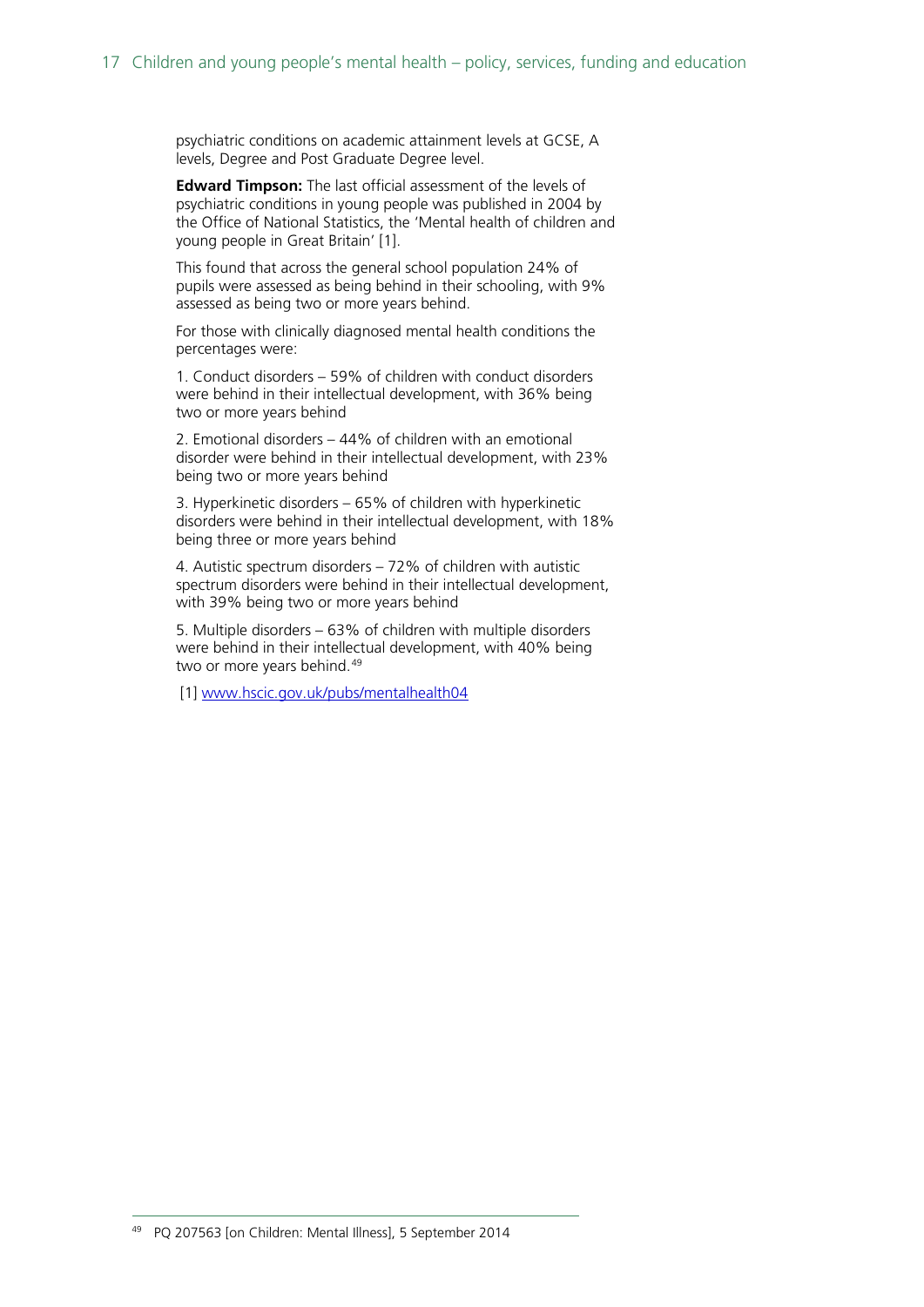# <span id="page-17-0"></span>4. Stigma and discrimination

One of the six key objectives of the Government's 2011 Mental Health Strategy was that fewer people will experience stigma and discrimination and that public understanding of mental health will improve.

A [survey](http://www.time-to-change.org.uk/news/students-missing-out-education-because-mental-illness) published in September 2014 by the anti-stigma campaign Time to Change found that many young people with mental health problems miss out on education<sup>[50](#page-17-1)</sup>. The survey revealed that nearly one in four students (24 per cent) did not attend school, college or university because they were concerned what other students would say and 15 per cent of people experienced bullying as a result of mental health problems. It also found that nearly a third (31 per cent) of those had been subject to discriminatory language, including being called "crazy" and "attention seeking". Nearly half of respondents (48 per cent) chose not to tell people about their mental health problems, instead saying they were absent due to physical illness. In response to the findings, the then Minster for Care Services, Norman Lamb, said:

..I'm pleased that Time to Change is working with schools to address this. We're already working with the Department for Education to help teachers and others in contact with children to spot the signs of mental health problems, and I've recently launched a Taskforce to look at how we can make sure every child with mental health problems gets the support they need.<sup>[51](#page-17-2)</sup>

In August 2015, the Department for Education recruited the first ever mental health champion for schools to help raise awareness and reduce the stigma around young people's mental health.<sup>[52](#page-17-3)</sup>

In October 2015, the Department of Health announced that a new national anti-stigma campaign for teenagers and parents will launch in November 2015. The Department of Health will be working with Time to Change on a social marketing campaign specifically targeted on the places where young people spend their time online. This will take place alongside in-school activity to boost the support available in schools, and targeted marketing and information for parents.<sup>[53](#page-17-4)</sup> At the same time, the Department of Health launched a new section of NHS Choices which specifically focuses on youth mental health.<sup>[54](#page-17-5)</sup>

For further information, see the Library Key Issues article on [Mental](http://researchbriefings.files.parliament.uk/documents/CBP-7189/CBP-7189.pdf)  [Health Stigma](http://researchbriefings.files.parliament.uk/documents/CBP-7189/CBP-7189.pdf) (pages 48-9).

<span id="page-17-1"></span><sup>&</sup>lt;sup>50</sup> Time to Change, [Students missing out on education because of mental illness](http://www.time-to-change.org.uk/news/students-missing-out-education-because-mental-illness) (last access 30 September 2014)

<span id="page-17-2"></span><sup>&</sup>lt;sup>51</sup> Time to Change, **Students missing out on education because of mental illness** (last access 30 September 2014)

<span id="page-17-3"></span><sup>&</sup>lt;sup>52</sup> Gov.uk, [First ever mental health champion for schools unveiled,](https://www.gov.uk/government/news/first-ever-mental-health-champion-for-schools-unveiled) 30 August 2015

<span id="page-17-4"></span><sup>&</sup>lt;sup>53</sup> Gov.uk, [Improving children and young people's mental health care,](https://www.gov.uk/government/speeches/improving-children-and-young-peoples-mental-health-care) 22 October 2015

<span id="page-17-5"></span><sup>54</sup> NHS Choices, [Young People and Mental Health](http://www.nhs.uk/livewell/youth-mental-health/pages/Youth-mental-health-help.aspx)